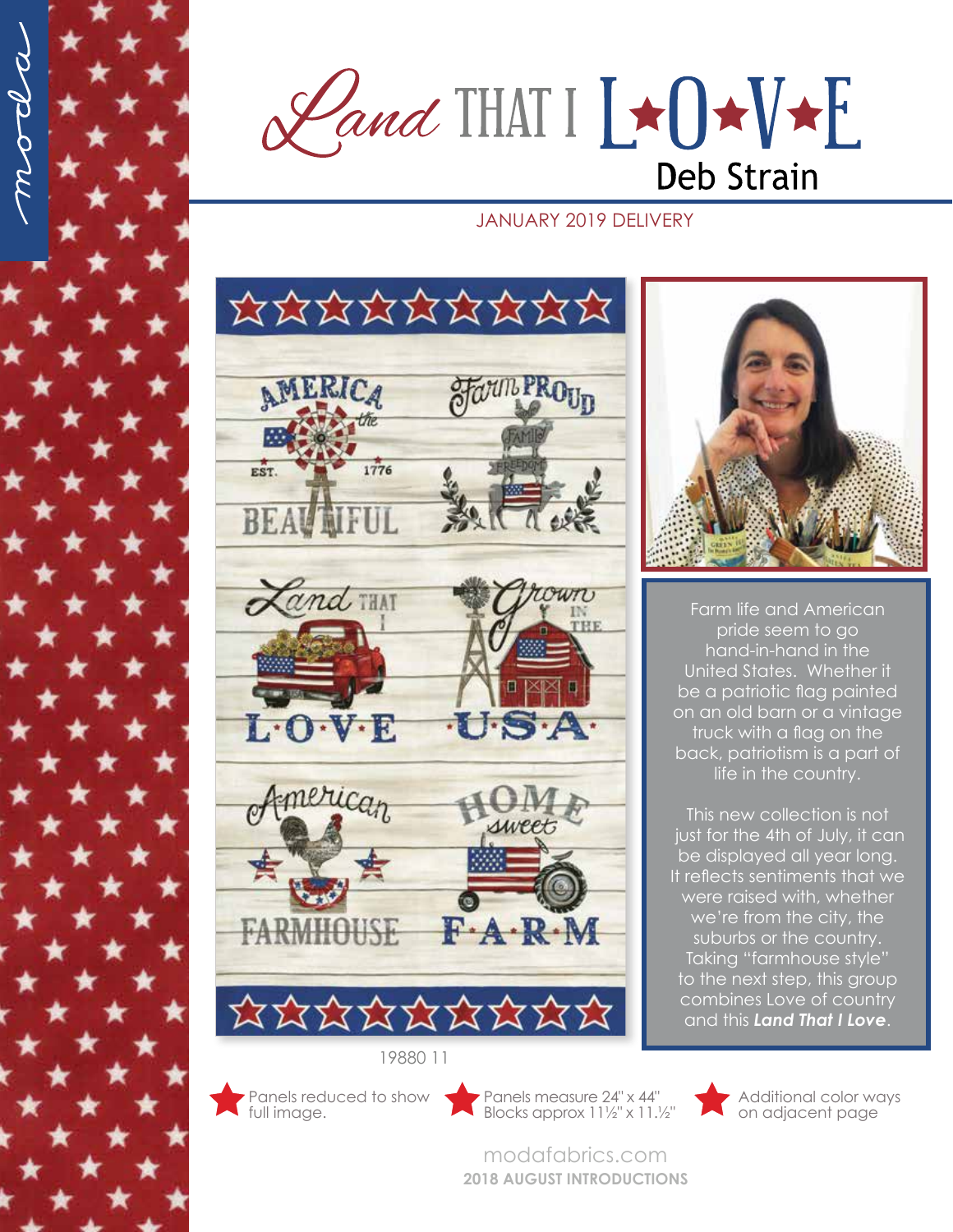**Land that I Love** *Deb Strain* January Delivery



LPRO<sub>Un</sub>



KIT 19880 CHD 1820 / CHD 1820G Stars & Stripes Size: 48" x 60"



19883 12



**XXXXXXXX** 

**AMERICA** 

19880 13

Panels measure 24" x 44" Blocks approx 11.5" x 11.5"

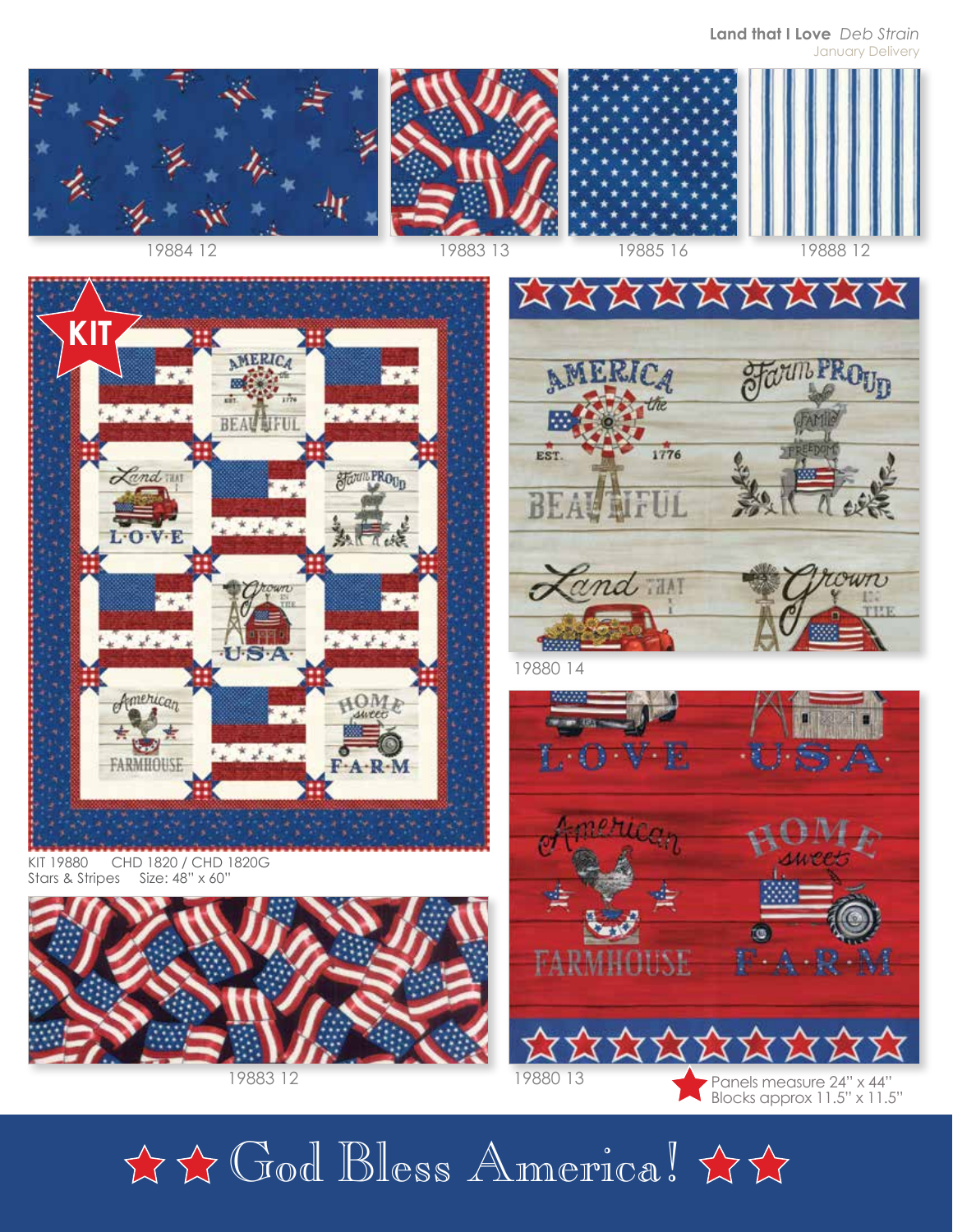**Land that I Love** *Deb Strain* January Delivery



19881 13